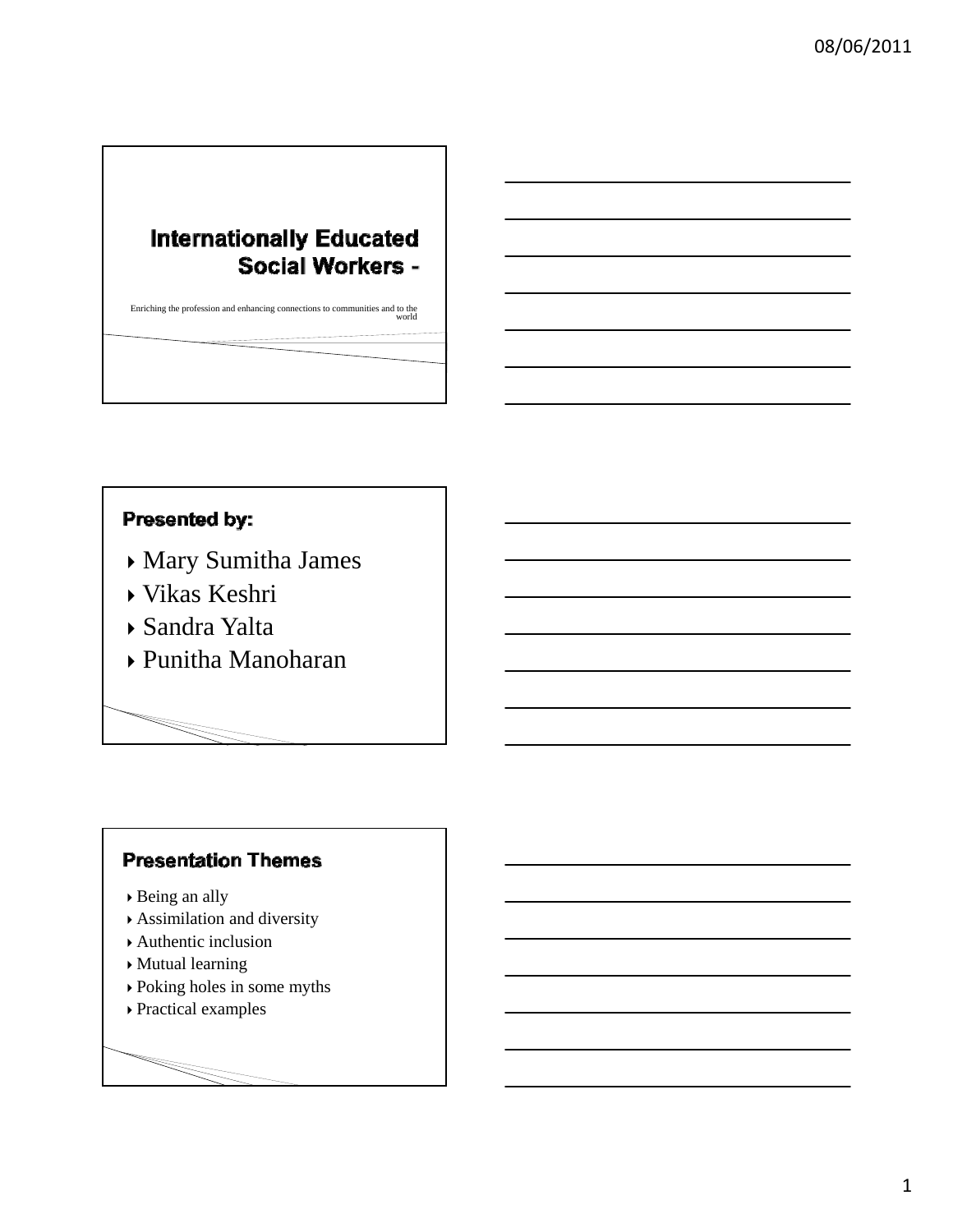#### Who are internationally educated social workers (IESWs)?

- Credential assessment process (CASW)
- $\sqrt{\frac{1}{2}}$  Immigrant social workers embracing change
- $\triangleright$  Canada needs us
- Global workers bring social work experience and language skills, a global perspective, commitment and enthusiasm
- Can contribute in many practice areas

### **IESWs in the workplace**

In this section we will challenge some myths and talk about some practical strategies related to the inclusion, valuing and full utilization of IESWs in the workplace

#### "Fitting in"

- Aiming for diversity but rewarding sameness
- *Not* fitting in a potential bonus?
- $\triangle$ Assimilation = reinforcing assumptions of western superiority
- Assumption of "greater risk"
- Benefits: new perspectives, approaches